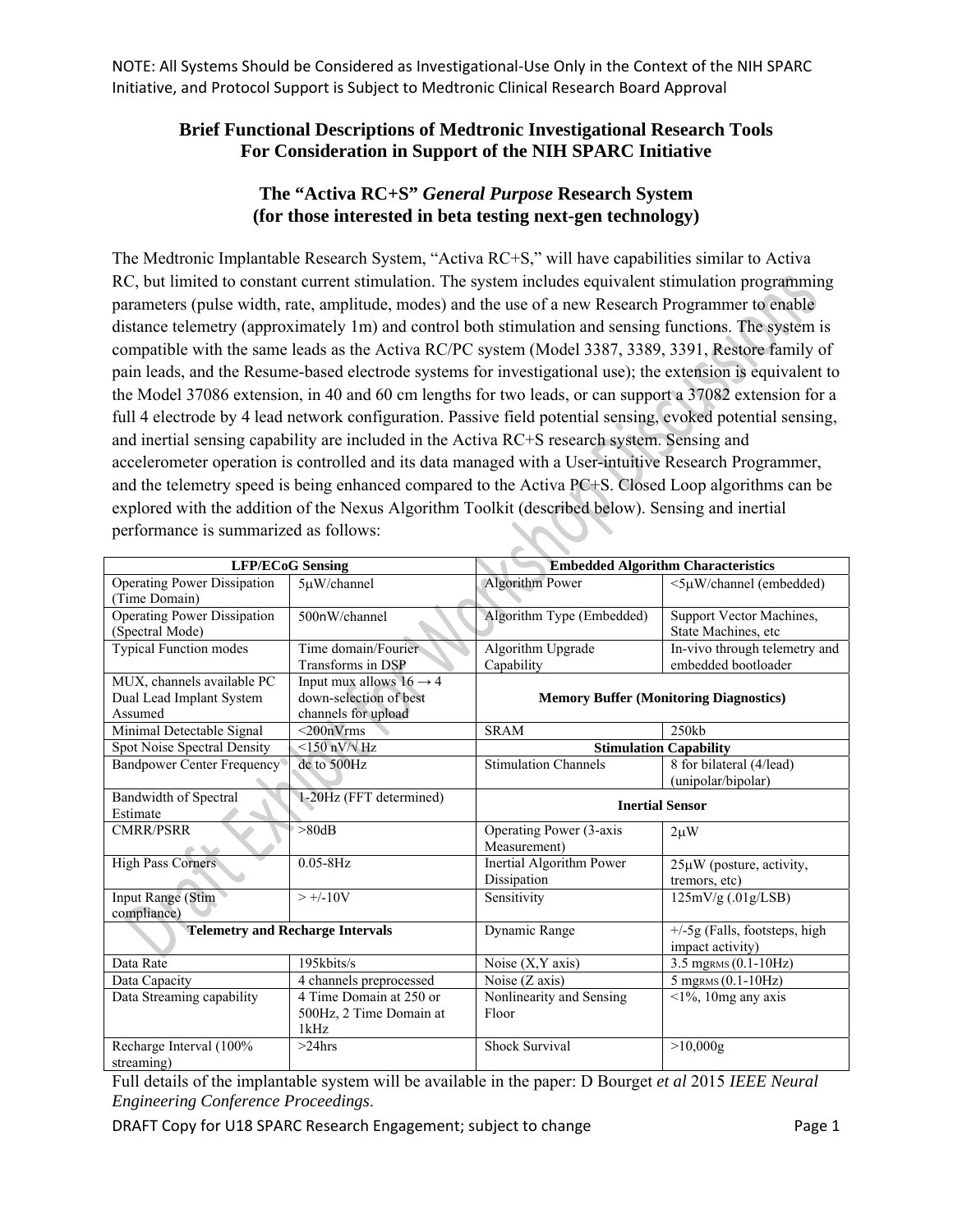## **Nexus Systems (-D [distributed] and –E [embedded])**

The Nexus Systems are meant to serve as an investigational algorithmic development tool for first principled approaches to closed loop systems. The Nexus-D System is a data conduit (i.e., bi-directional data port) that transmits data for the current Activa PC, RC, RC+S, RestoreSensor to a host computer. It transmits real-time sensing data and allows a host computer to update the neurostimulator's stimulation parameters based on real-time analysis of the sensor data by the host computer. All decisions regarding stimulation updates are made by a host computer which is outside the boundaries of the Nexus-D System, using algorithm prototyping environments such as Matlab or C#. This functionality provides the ability for research sites to explore potential closed-loop therapy algorithms in a flexible manner to assess the feasibility of closed loop therapy adjustment. The Nexus-E system allows for firmware upgrades to the system for algorithms that are shown promising using the Nexus-D. This frees up the restrictions imposed by the computer-in-the-loop, but also brings about additional risk mitigations that the investigator should consider.

Refer to the specifications of the neurostimulator intended to be used in conjunction with the Nexus-D/Nexus-E System for stimulation and sensing performance specifications.

Further description of the architecture and capability of Nexus are available in the paper: Afshar P., et. al. *Frontiers in Neural Circuits 2012; 6: 121*.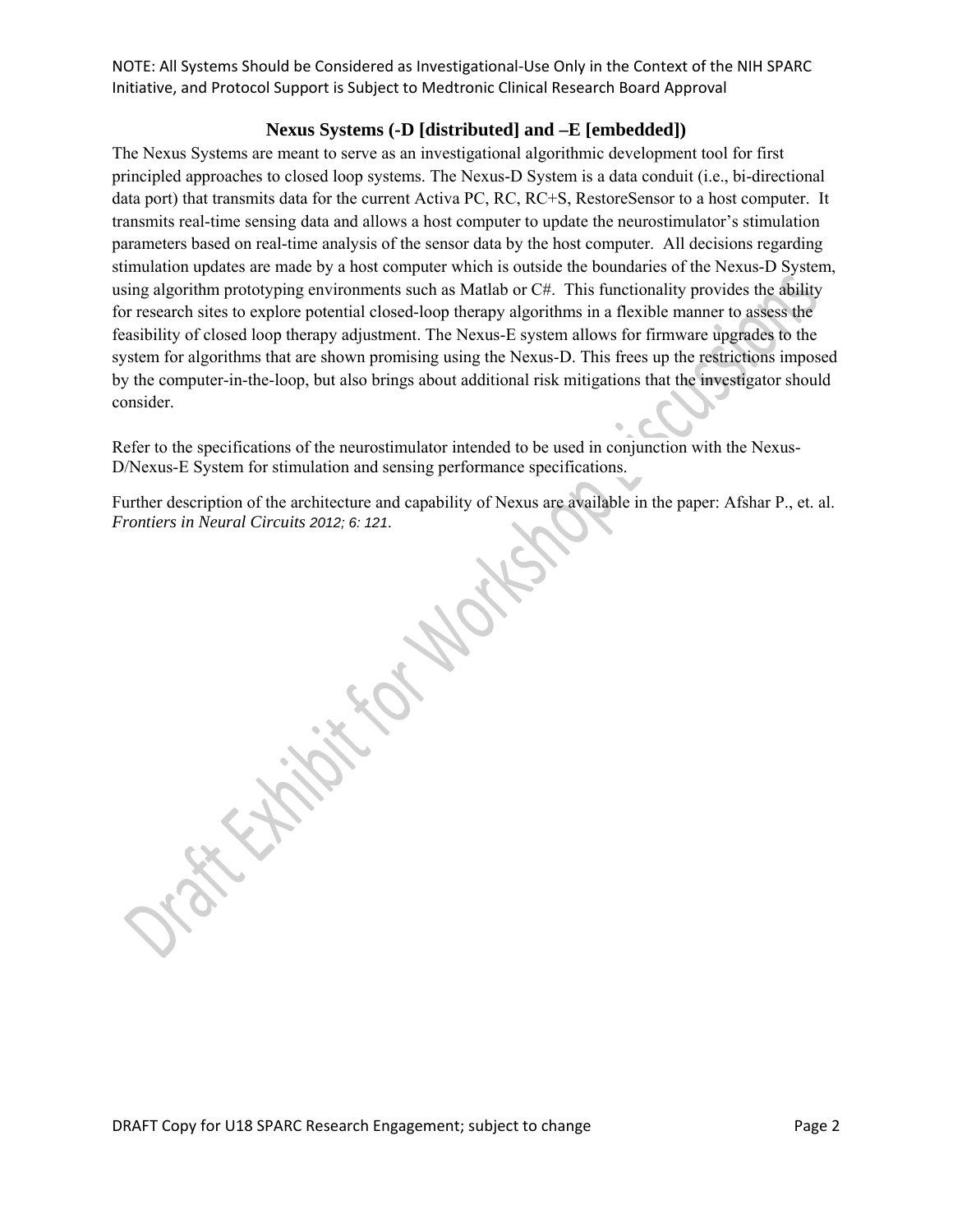## **("Synapse") Firmware Upgrades for Novel Stimulation Pattern Generation**

This capability provides an investigational neurostimulation system that seeks to meet a key need for translational neuroengineering: the exploration of how the nervous system responds to different patterns of actuation. Many common patterns of neurostimulation were derived empirically, and there remains a need to better understand the transfer functions of the nervous system. By allowing a more flexible and complete investigation of potential stimulator patterns, we hope this research system may yield insight into more effective patterns of neurostimulation in the future.

The components of this system include a User Interface executing on a Windows PC and a customized telemetry head for interfacing to a chronically implantable stimulator. Stimulators that are currently supported include the Activa RC+S, PC, SC, and RC as well as the Restore-family of devices. The implantable stimulator consists of a commercially available implantable device, such as an Activa PC, running temporary research firmware. For assurance of research compliance, there is an access code generator to restrict the use of the system to approved investigational studies. The system can be used with a range of implantable devices which allows for exploration of several neural circuits in the brain, spinal cord, etc. The key functional feature of this research system is to expand the technological capabilities for stimulation patterns beyond what is commercially available.

These capabilities include:

- Expanded parameter ranges and resolutions for amplitude, frequency and pulse width
- Biphasic and burst stimulation patterns
- Stochastic stimulation patterns (both random and constrained within set frequency boundaries)
- Sunset timer to self-remove capabilities upon completion of investigation

The architecture of the system segments the pattern generation in firmware from the stimulation actuation in hardware. The pattern generator can be driven by flexible neural codes that are achieved via a firmware upgrade through a wireless telemetry download. The download of these patterns and capabilities into the research system can be used to drive complex sequences. Patterns that can be generated include stochastic patterns, bounded spread spectrum, bursts, and look up tables. Once research is completed, the investigational firmware can be reverted back to market released firmware without undergoing another download.

A representative use case was recently reported at the IEEE Neural Engineering Meeting by the Courtine group at EPFL: *"Towards Corticospinal Neuroprosthesys to Restore Locomotion after Neuromotor Disorders or Injuries*;" this work provides an example of the systems capabilities.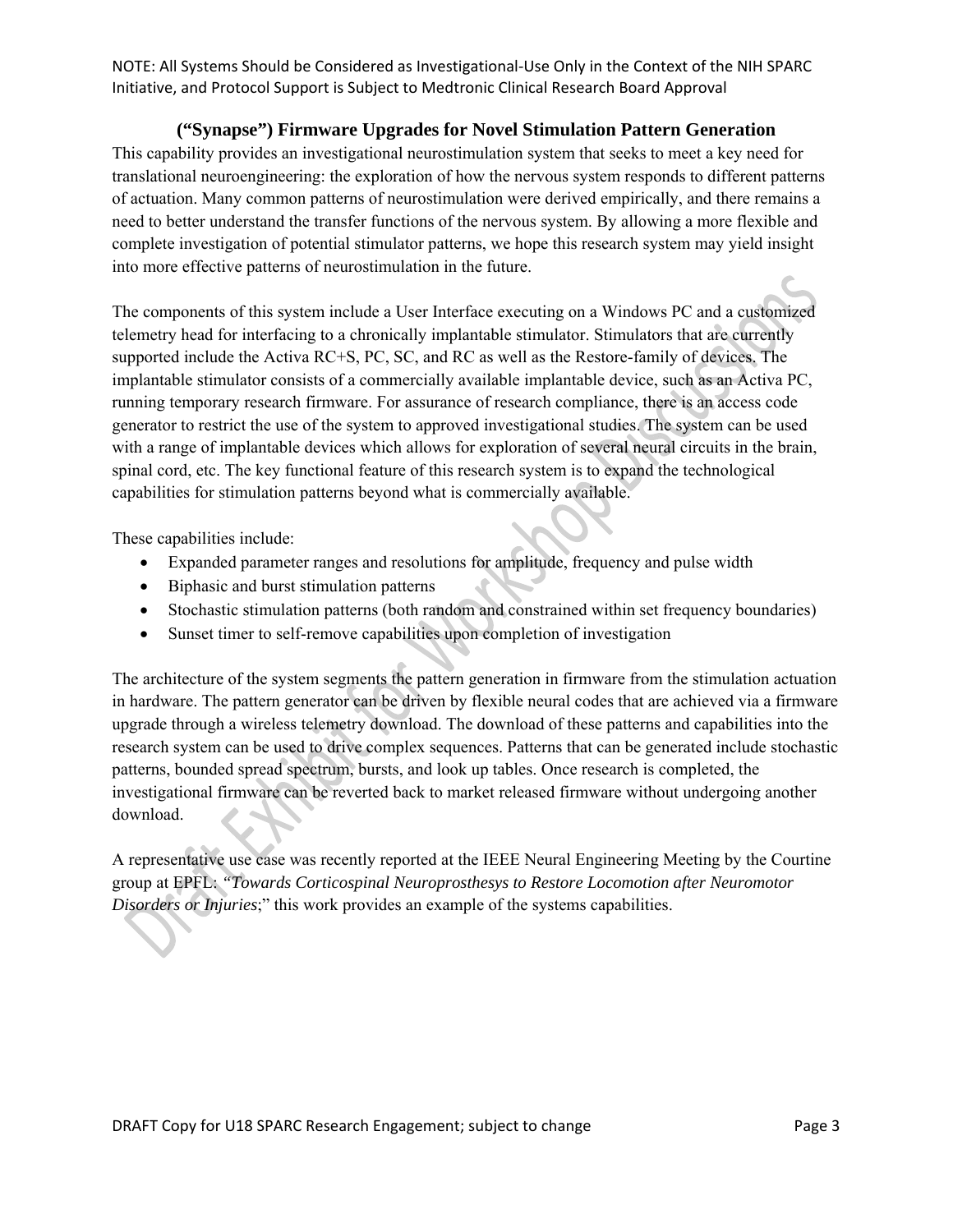#### **RestoreSensor**

The Medtronic Implantable System, RestoreSensor, is a commercially-available INS with an embedded accelerometer capable of adjusting stimulation in response to changes in position. The product includes stimulation capabilities, the use of the 8840 Clinician Programmer and software and Patient Programmers, and is compatible with Activa PC leads and extensions. For situations in which posture responsive stimulation is desired, the embedded algorithm used to determine patient position may be employed.

Accelerometer capability is included in the RestoreSensor INS. Sensing is controlled and its data managed with a user-intuitive Research Programmer. The Research Programmer will not adjust or control therapy. Likewise, the 8840 Clinician Programmer and the Patient Programmer will not adjust or control sensing. Sensing performance is summarized as follows:

| <b>Inertial Sensor</b>                    |                                                   |  |  |
|-------------------------------------------|---------------------------------------------------|--|--|
| Operating Power (3-axis Measurement)      | $2\mu W$                                          |  |  |
| Inertial Algorithm Power Dissipation      | $25\mu W$                                         |  |  |
| Sensitivity                               | 125mV/g (.01g/LSB)                                |  |  |
| Dynamic Range                             | +/-5g (Falls, footsteps, high impact activity)    |  |  |
| Noise $(X, Y \text{ axis})$               | 3.5 mg $RMS(0.1-10Hz)$                            |  |  |
| Noise $(Z \text{ axis})$                  | 5 mgRMS (0.1-10Hz)                                |  |  |
| Nonlinearity                              | <1%                                               |  |  |
| Shock Survival                            | >10,000g                                          |  |  |
| <b>Telemetry</b>                          |                                                   |  |  |
| Physical Layer                            | Established 175kHz (ISM)                          |  |  |
| Data Capacity                             | 4 DOF/preprocessed                                |  |  |
| <b>Training Mode</b>                      | 2 DOF/raw high data rate                          |  |  |
| <b>Stimulation Capability</b>             |                                                   |  |  |
| <b>Stimulation Channels</b>               | 16 for bilateral (8/lead) (bipolar)               |  |  |
| <b>Stimulation Parametrics</b>            | Predicate Approved (RestoreSensor)                |  |  |
| <b>Embedded Algorithm Characteristics</b> |                                                   |  |  |
| Algorithm Power                           | $5\mu$ W/channel (typical)                        |  |  |
| Algorithm Type (Embedded)                 | Support Vector Machine (Linear kernel, 4DOF)      |  |  |
| Algorithm Upgrade Capability              | In-vivo through telemetry and embedded bootloader |  |  |
|                                           |                                                   |  |  |

Characteristics of the posture response capability are available in the paper: Denison T., Litt B. *Neuromodulation 2014*;17(suppl 1):48-57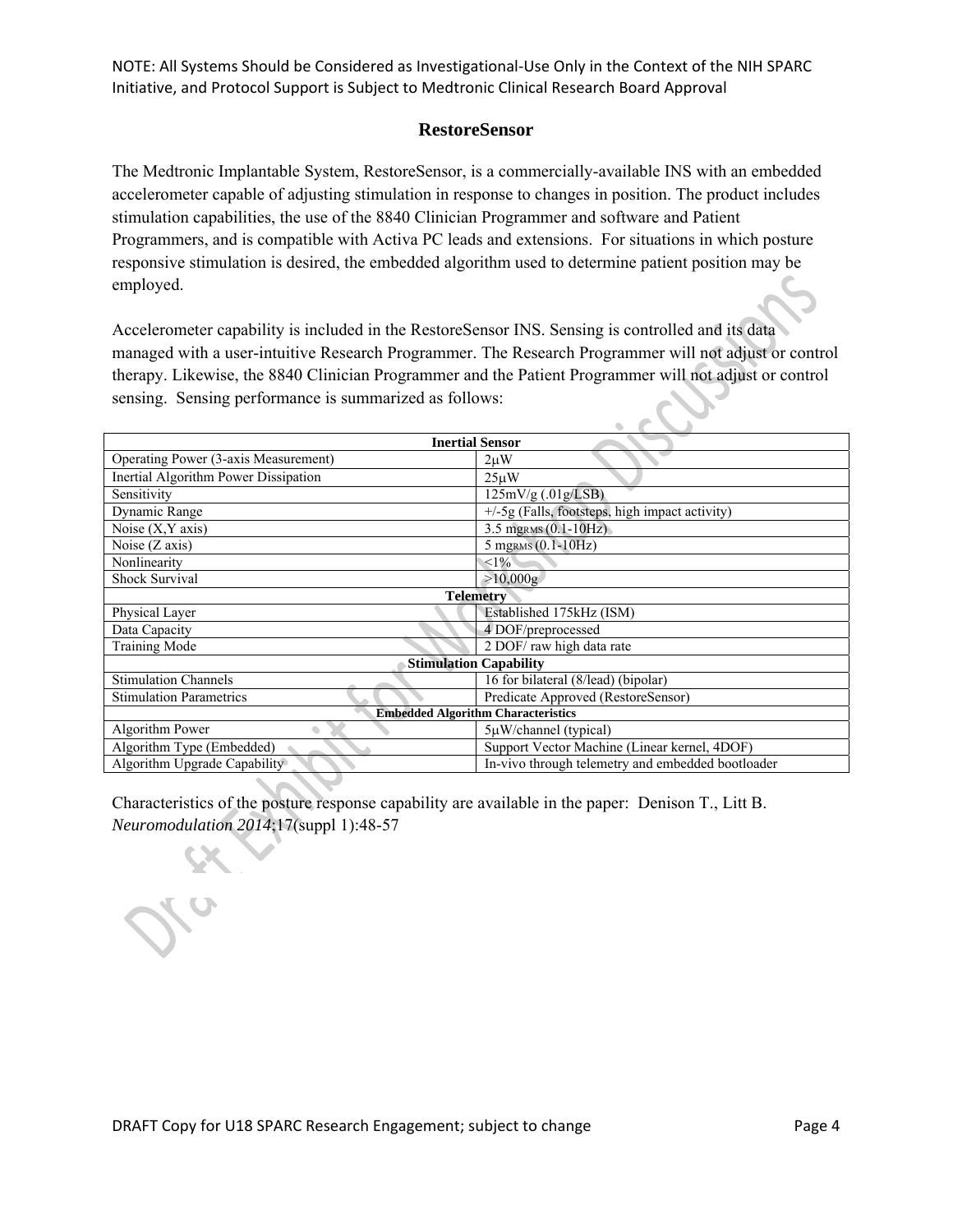## **Sacral Neuromodulation**

Medtronic Sacral Neuromodulation, delivered by the InterStim® System, offers long-term control of bladder control and bowel control symptoms through modulation of the nerves that help control the pelvic floor and lower urinary tract.The implantable neurostimulation system uses a neurostimulator and lead to send electrical pulses to an area near the sacral nerve to help normalize neural activity from the bladder or bowel to the brain. The stimulation parameters are controlled by external, handheld clinician and patient programmers.

http://professional.medtronic.com/pt/uro/snm/prod/index.htm#.VvcZqE32Y5s

# **Enterra Neurostimulator for Gastric Electrical Stimulation**

The Enterra® gastric neurostimulator is a multiprogrammable device designed to deliver therapy through gastric electrical stimulation when connected to a lead system. It uses mild electrical pulses to stimulate the antrum portion of the stomach muscle wall, which may reduce the symptoms of nausea and the number of vomiting episodes related to gastroparesis.<sup>1</sup>

References

1. Abell T, McCallum R, Hocking M, et al. Gastric electrical stimulation for medically refractory

 $\bullet$ http://professional.medtronic.com/pt/gastro/ges/prod/enterra-gastric ֦֘ neurostimulator/index.htm#.VvcaUU32Y5s